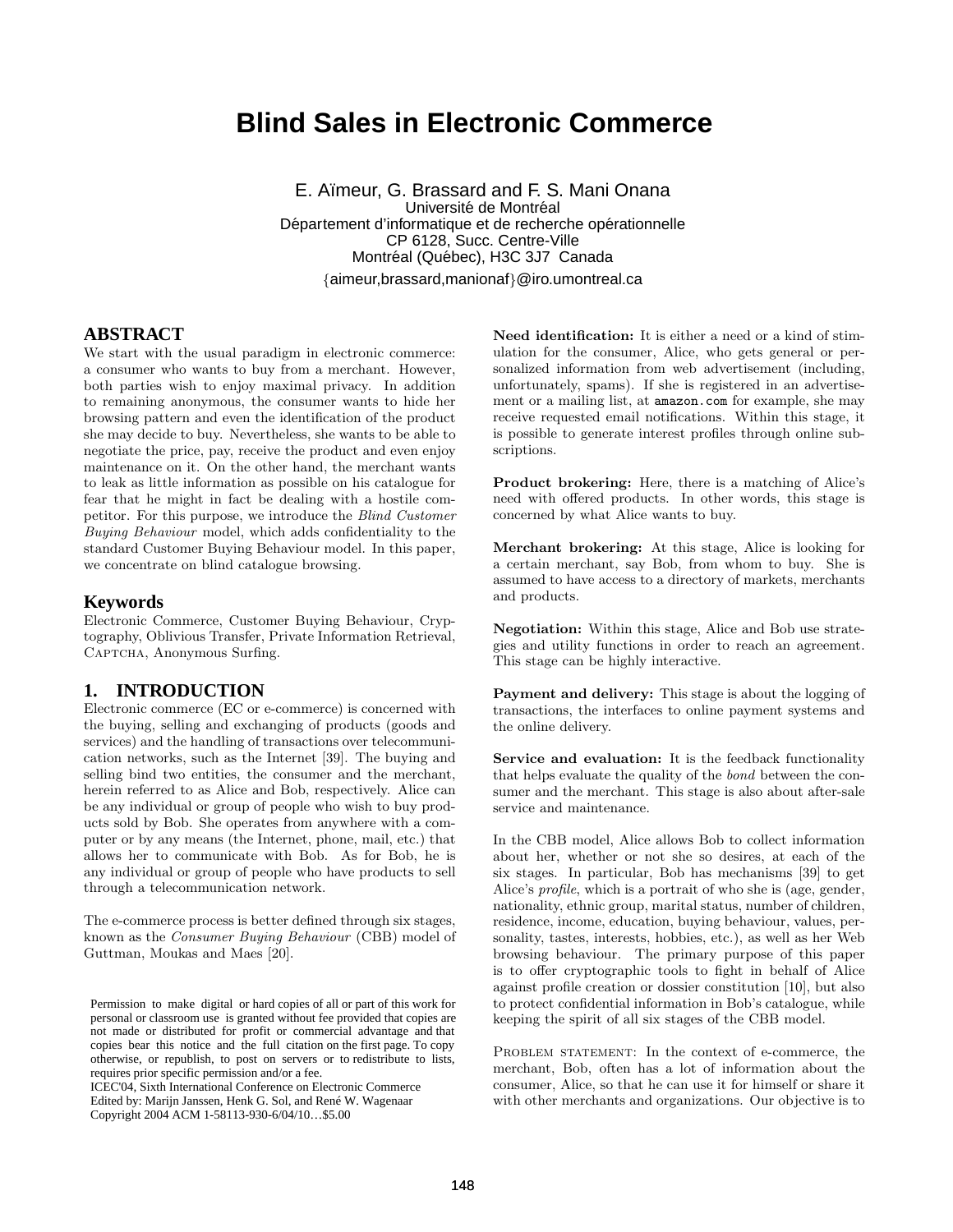help Alice buy products without revealing her profile. More precisely, Bob's catalogue is a database  $Y = [Y_1, Y_2, \ldots, Y_t]$ of the products he is selling. Alice wants to find and eventually buy a product  $Y_i$ , for some  $1 \leq i \leq t$ , that satisfies her requirements, which are described by the characteristics of the product she wants, such as: name, colour, width, length, height, etc.

We do not want Alice to send her complete request to Bob straight away, but rather to send many subqueries and to adapt these subqueries as she learns about the existence and availability of the product she seeks. For example, if Alice wants to buy a red shirt of size 42, she can proceed as follows. At first, she blinds the query "Do you have a shirt?" for Bob. By "blinding", we mean that Bob will not be able to know what the actual query is (see Section 4.2). Nevertheless, he will be able to send the response "I have it" (should he indeed have shirts to sell). Then, Alice continues with blind queries "Do you have a red shirt?" and "Do you have a red shirt of size  $42$ ?", which Bob may also answer by the affirmative. Now, Alice should be satisfied with the characteristics she is looking for. Only at this point will she be allowed to query the selling price of that "red shirt of size 42", in which case it will become impossible for her to change the characteristics of the desired product. This ensures that Alice will learn the price of only one product from Bob's catalogue. But as long as the selling price is not queried by Alice, Bob allows her to readjust the characteristics of the product she wants to buy. For example, if he does not have a red shirt, Alice may choose another colour. However, Bob will force Alice to prove that she is a human, rather than a robot, by submitting her at regular interval to a CAPTCHA  $[40]$ —see Section 3.4. This serves to prevent a hostile competitor from plundering Bob's catalogue by rapid-fire requests.

When the selling price is queried by Alice, Bob responds in a way that allows her only—but not him!—to learn the price (see Section 4.2 again). The fact that Bob remains ignorant of the price makes it impossible for him to guess what product Alice was seeking. At this point a negotiation phase could take place, by which Alice would negotiate the price so that Bob has to reduce it or lose the sale, but this must still be done according to the blind paradigm. At the end of the negotiation, Alice can decide to buy the product or to cancel her order. If Alice decides to buy the product, she pays by making use of an untraceable payment system [10]. In case of a *digital* product (such as a song or a piece of software), she receives it electronically through an untraceable communication link [9]. Moreover, she should be able in the future to obtain updates and corrective measures, if appropriate, still without ever revealing to Bob who she is or what she has bought.

We note that Alice's privacy is emphasized more than Bob's. Indeed, Alice's identity remains anonymous throughout the process and Bob cannot learn anything about what she browsed in his catalogue and the final product she may decide to buy. On the other hand, partial information on Bob's catalogue leaks to Alice since she can learn the availability (but not the price) of several items. By repeat visits, a determined Alice can in fact access the entire contents of Bob's catalogue. The fact that this cannot be prevented is the price to pay for Alice's anonymity, but it would be very laborious since the use of CAPTCHAS makes it impossible for Alice to program a robot to do the work for her. These issues are addressed in Section 4.1.

CONTRIBUTIONS: In this paper, we propose a Blind Customer Buying Behaviour (BCBB) model. Using the BCBB model, we offer a buying/selling protocol in which Alice's demands and Bob's offers are blinded in such a way that Bob learns no information about Alice's identity or her need, and Alice learns the selling price of one item only in Bob's catalogue. At the end of the protocol, Alice knows if Bob has the product she was looking for (or a replacement product), and she obtains complete information about that product, including its price. Alternatively, she could learn that the product she was requesting does not exist in Bob's catalogue, or that it is in backorder. Moreover, if Alice buys a digital product, Bob will not know what he sold (provided he has more than one digital product to sell, of course). Later, Alice can download updates or corrective measures as they become available. To define our BCBB model, we follow the standard CBB model, but we regroup its first three stages into one:

- 1. Blind Search (BliS): stages 1 to 3 in the CBB model [20];
- 2. Blind Negotiation (BliN): stage 4 in the CBB model;
- 3. Blind Payment (BliP): stage 5 in the CBB model;
- 4. Blind Maintenance (BliM): stage 6 in the CBB model.

Even though we define four stages in our BCBB model, we concentrate on the first stage in this paper. We briefly sketch solutions for the other three stages, but we defer their thorough treatment to a follow-up paper.

Outline: This paper is organized as follows. In Section 2, we present the motivation for this work. In Section 3, we review some known results (related work) as well as various cryptographic preliminaries that we shall need to implement all four stages of the BCBB model. In Section 4, we present a detailed solution for the Blind Search (BliS) problem, which uses ElGamal's cryptosystem [16], and we sketch techniques to manage the other three stages of the BCBB model: Yao's Millionaire's Problem [42] is used for the Blind Negotiation (BliN) protocol, Chaum's untraceable payment system [10] combined with the "Priced Oblivious Transfer" of Aiello, Ishai and Reingold [1] are used for the Blind Payment (BliP) protocol, and ElGamal's cryptosystem is used again for the Blind Maintenance (BliM) protocol. We conclude and present perspectives for future work in Section 5.

## **2. MOTIVATION**

The objective of this work is twofold. First, we eliminate the possibility for Bob to compile Alice's profile and second, we restrict Alice to learning only one entry from Bob's catalogue. Our first objective is greatly inspired from Chaum's seminal fight against Big Brother [10].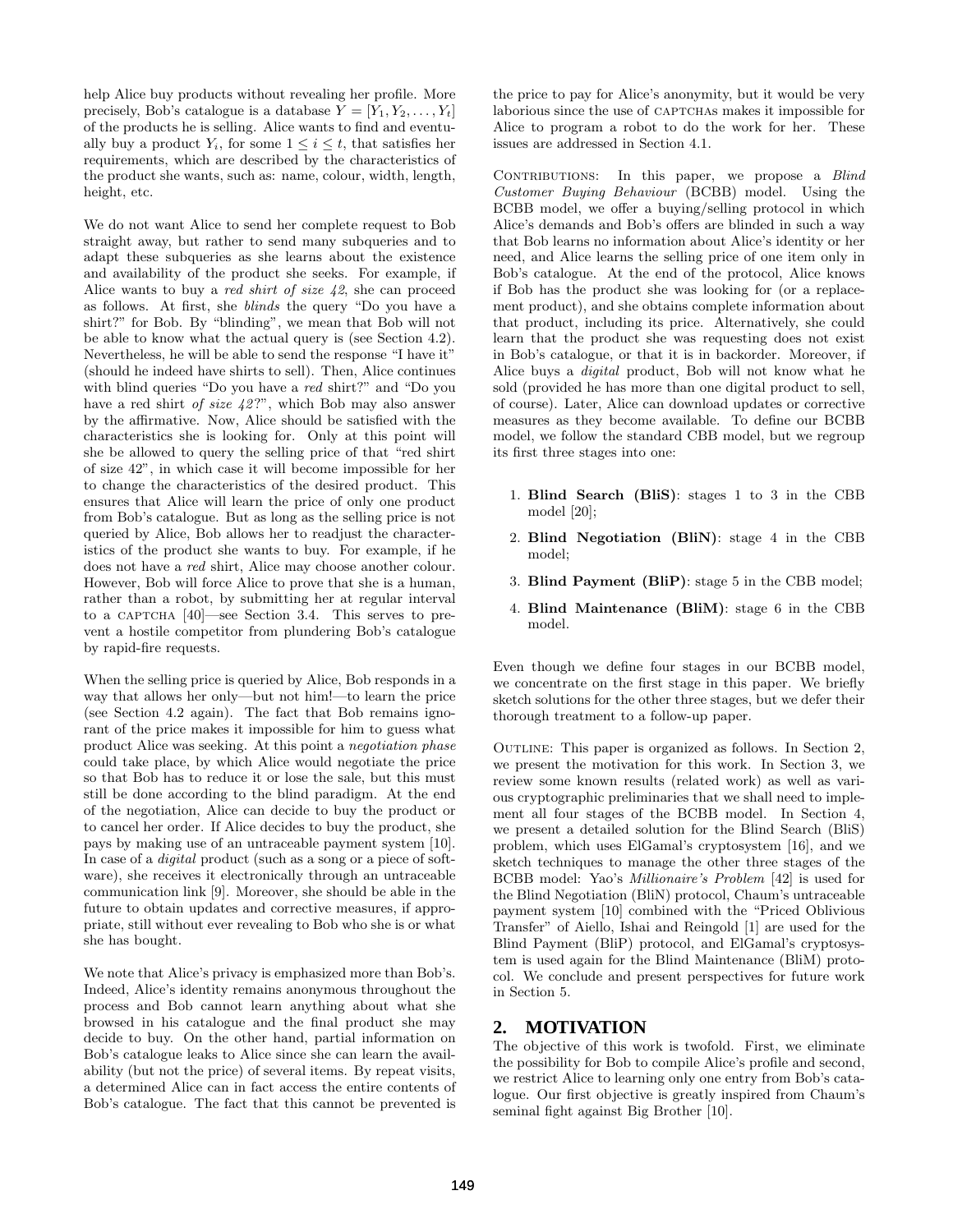Chaum is the precursor of the notion of transactions without identification. More precisely, he proposed an approach to protect information about individuals that private and public organizations usually exchange for many purposes such as statistics, data mining, creating individual's profile, etc. His approach also protects organizations against possible abuses from individuals. Chaum's approach is applied in three kinds of consumer transactions: communication, payments and credentials. For the communication transactions, Chaum proposed a system in which an individual gives different pseudonyms to each organization with which he does business, so that it is impossible for organizations to link records from different sources and then generate dossiers on him. The payment transactions allow an individual to pay for products with untraceable electronic cash. As for the credential mechanisms, they allow an individual to prove to an organization that he has the required credentials without disclosing additional information on his set of credentials.

In Section 1, we reviewed the classic CBB model. Our work aims at eliminating any information that Bob could gain from Alice before she decides to buy (stages 1 to 3), while she is buying (stages 4 and 5) and after she bought (stage 6). In particular, we want to prevent the possibility of any coalition of merchants in electronic commerce. This could help in the fight against spam as well as against various forms of indiscretion, protecting Alice's privacy.

According to our second objective, we make sure that Bob's catalogue is kept secret, in particular from other sellers who might try to masquerade as buyers. Let us imagine a world in which no seller knows the selling price asked by the competition. How would things go in such a world? Admittedly, there is not an exhaustive list of all negative or positive possibilities that might arise. Nevertheless, three significant elements can be considered. Firstly, each seller should sell at the lowest price that he can afford, taking into account his cost price. Secondly, there would be no unfair competition. And finally, there would be no sociological elements (race, religion, distinction between private and public companies, government, etc.) to consider.

Working in the footsteps of Chaum, we believe that privacy is a fundamental right for all humans, and every means to protect it should be given serious consideration. In particular, no individual should ever have to justify a wish for privacy, and such wish should never be considered suspicious a priori. After all, Article 12 in the Universal Declaration of Human Rights [31] states that "No one shall be subjected to arbitrary interference with his privacy". Should our idealistic position be considered extreme by some, at least it serves to move the middle-ground in the right direction!

# **3. RELATED WORK AND CRYPTOGRAPHIC PRELIMINARIES**

We review the cryptographic primitives needed for our protocols in the BCBB model, which are based on notions such as Secure Two-Party Computation (STPC), Oblivious Transfer (OT), Private Information Retrieval (PIR), CAPTCHAS and Anonymous Surfing. For completeness, we also review the general notion of Public Key Cryptosystems, which is at the heart of our techniques, as well as its most relevant implementation, which is ElGamal's cryptosystem.

## **3.1 Secure Two-Party Computation (STPC)**

Secure Two-Party Computation (STPC) is the problem of evaluating a function  $f(x, y)$  for which the first party, Alice, provides the secret input  $x$  and the second party, Bob, provides the secret input  $y$ , such that the output becomes known to both parties while the inputs  $x$  and  $y$  remain secret from Bob and Alice, respectively. The first general STPC protocol was given by Yao [42]. By assuming the intractability of factoring, he showed that every two-party interactive computational problem has a private protocol. Kilian [21] showed later that the STPC problem can be reduced to Oblivious Transfer (see below). Although general techniques (for example [42, 43, 21]) for STPC can be used to solve any such problem, we aim to use the specific structure of our e-commerce setting in order to seek more efficient solutions.

## **3.2 Oblivious Transfer (OT)**

The notion of Oblivious Transfer (OT) was originally conceived by Wiesner [41] under the name "multiplexing channel" in a paper written circa 1970 but unpublished until 1983. It was reinvented independently under a simpler form by Rabin [33] in 1981 according to the following scenario: Bob (the sender) has one bit in mind and he wants to transmit it to Alice (the receiver), but through a channel that has probability  $\frac{1}{2}$  to deliver. Alice will know whether or not she received the bit, but Bob will not know, and neither party can influence the 50% probability of success. After Rabin's paper, variations on OT appeared in the world of cryptology, such as 1-out-of-2 OT, or  $OT_1^2$ , introduced by Even, Goldreich and Lempel [17] in 1985. (In fact, Wiesner's original multiplexing channel resembles EGL's concept of  $OT_1^2$ more than Rabin's earlier OT.) According to  $\text{OT}_1^2$ , Bob has two bits  $(b_0, b_1)$  in mind. Alice wants to get one of the bits  $b_i$  at her choice. At the end of the process, Bob should have learned nothing about i, and Alice should have learned nothing about the other bit  $b_{1-i}$ . Furthermore, Alice should not be able to get any joint information on both  $b_0$  and  $b_1$ , such as their exclusive-OR.

In blissful ignorance of all the previous work, yet another variation on OT was proposed in 1986 by Brassard, Crépeau and Robert [6] under the name ANDOS ("All or Nothing Disclosure of Secrets"), now known as  $\overline{OT_1^n}$ . According to  $\mathrm{OT}_1^n$ , Bob has *n* input *strings*  $X_1, \ldots, X_n$  and Alice wants to learn one of them,  $X_i$ , for some  $1 \leq i \leq n$  of her choice. At the end of the process, Bob should not have learned anything about  $i$  and Alice should not have learned any joint information about Bob's strings. Later, Crépeau [14] showed that all these flavours of OT are equivalent to one another.

Our work needs an efficient implementation of  $\mathrm{OT}_1^n$ , such as what has been proposed by Naor and Pinkas [30, 29, 37]. These implementations use the Private Information Retrieval (PIR) protocols that we describe in the next subsection.

If Alice buys a digital product, we wish to prevent Bob from knowing what he has sold. In particular, this requires the price of the product to be hidden from Bob. Following the idea of a "priced oblivious transfer" by Aiello, Ishai and Reingold [1], Alice keeps in an encrypted form the amount of money that she intends to spend in Bob's shop. For each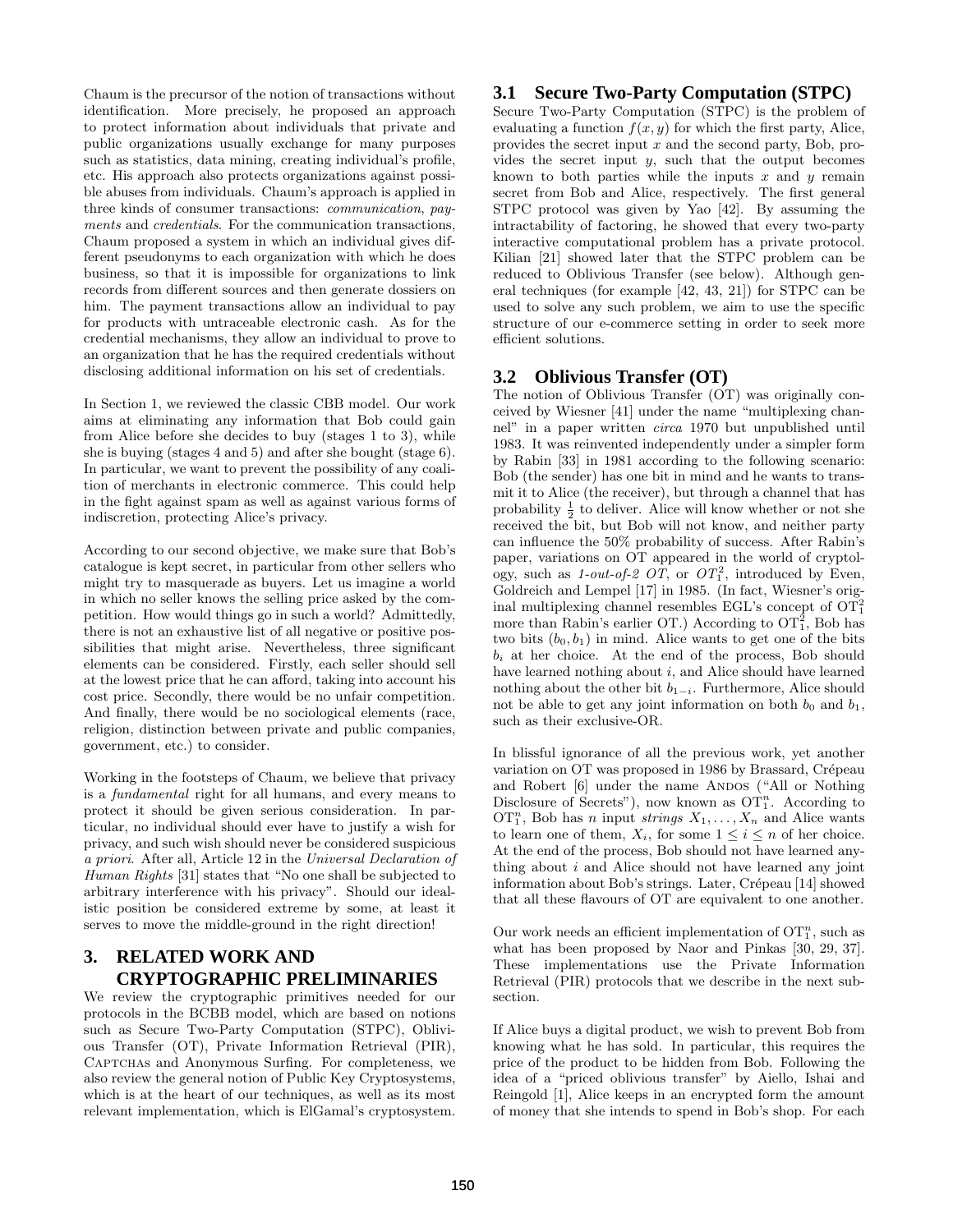transaction, Alice cannot buy the product if her balance is insufficient. If Alice succeeds in buying the product, Bob is able to update the encrypted balance without knowing what it is. We mention that the solutions proposed in [1] have to be adapted because they did not take into account our wish for the anonymity of buyers.

#### **3.3 Private Information Retrieval (PIR)**

Private Information Retrieval (PIR) schemes were first introduced by Chor, Goldreich, Kushilevitz and Sudan [12]. A PIR scheme allows the user to privately query the  $i$ -th bit,  $x_i$ , out of an *n*-bit string,  $x = x_1 x_2 \cdots x_n \in \{0, 1\}^n$ , stored at a server, without revealing any information to that server. If  $i$  is the index of the bit the user is retrieving, the PIR scheme does *not* guarantee the privacy of the other bits  $x_i$ ,  $j \neq i$ . In the PIR setting, the *n*-bit string x is considered to be the database stored at the server. The main concern of PIR is to minimize the asymptotic complexity of the number of bits sent from the server to the user. The simplest way to achieve PIR is to have the server send the entire database to the user; this is known as the trivial scheme. Using the trivial scheme, the communication complexity is obviously n bits.

To achieve sublinear communication complexity, several PIR schemes have been proposed [12, 4, 22, 7, 23], both information theoretic and computational. The informationtheoretic setting was introduced in [12]; it requires that the queries sent by the user give no information whatsoever to the server about  $i$ . The following results have been proved in [12]. First, any information-theoretic PIR scheme with a single database *requires*  $\Omega(n)$  bits of communication complexity; hence it cannot be made significantly better than the trivial scheme. Second, to reduce the communication complexity to be sublinear, the data must be replicated across several servers, which are trusted not to communicate with one another. In the computational setting, some interesting PIR schemes have been proposed by Chor and Gilboa [11], Ostrovsky and Shoup [32], Kushilevitz and Ostrovsky [22, 23], Cachin, Micali and Stadler [7], Chang [8], Lipmaa [24]. They are based on intractability assumptions such as: quadratic residuosity assumption [22],  $\phi$ -hiding assumption, trapdoor one-way permutation [23], etc. These schemes use a single server to hold the database and reduce the communication complexity to be sublinear. There are some other PIR settings. The hardware-based PIR [35] assumes a tamper-proof device, known as secure coprocessor, that is hosted at the server and is used as a black box to hold, encipher and transmit information requested by the user. There is also the PIR with pre-processing and off-line communication [3, 34]. Using the secure co-processor idea, Asonov and Freytag  $[2]$  proposed a PIR scheme with  $O(1)$ on-line computation and communication with periodical offline pre-processing and zero off-line communication.

PIR schemes only guarantee the privacy of the user, and not that of the server's data. Multi-server Symmetrically Private Information Retrieval (SPIR) schemes were introduced in the computational [22] and in the informationtheoretic [18] settings in order to ensure privacy of the database in PIR schemes. More precisely, SPIR schemes maintain the user's privacy but prevent him from obtaining any information from the server other than one single physical bit. Single-server SPIR schemes have also been proposed in the computational setting [18, 28, 2]. We also mention that it was proved in [25] that SPIR and  $\overline{OT}_1^n$  are equivalent.

## **3.4 Captcha**

One of our objectives is to provide tools that will help Bob keep secret the catalogue of what he has for sale. But of course, he must allow customers to find out whether or not he can provide what they are looking for. Because his services are accessed through the Internet, hostile competitors could design robots to masquerade as potential customers who would enquire about the availability of every possible product that one could imagine, thus plundering Bob's catalogue in the blink of the eye! To prevent this type of attack, we require customers to be computer-assisted humans, even though Bob's agent can well be a computer.

CAPTCHAS are programs designed to create tests that other programs cannot pass but that are easy for humans [40]. For example, a CAPTCHA could choose a random English word, distort the letters in some nasty way, and flash the distorted text on Alice's screen. If Alice-the-human is really there, she can easily type out the chosen word, but if Alice is in fact a hostile computer, it will be unable to do the same even if Alice-the-program knows the process used by the CAPTCHA to distort letters. CAPTCHAS provide exactly the tool needed for Bob's computer to make sure that he is dealing with flesh-and-blood humans.

## **3.5 Anonymous Surfing**

The Internet is based upon the principle of transferring information from one computer to another. Here, the information can be the data collected while visiting web pages, sending or receiving e-mail, using a chat room, etc. For the purpose of information transfer, each computer has an identity known as its Internet Protocol (IP) address. The IP address can be dynamic (changing with almost each Internet connection) or static. Most users with fixed Internet connections (e.g. cable modems) have static IP addresses, while those with dial-up Internet connection are usually given IP addresses dynamically each time they connect.

Users can be traced from their IP addresses [38]. In fact, the IP address is personally identifiable information that is automatically captured by another computer whenever a communications link is made over the Internet. Therefore, several methods can be used in order to trace a given user.

- 1. The IP addresses are distributed in blocks to the Internet Service Providers (ISP) and databases of these blocks are publicly known and available for searching.
- 2. The name of the owner of a given IP address can be found by using the Reverse Address Resolution Protocol (RARP), also called the Reverse Lookup.
- 3. One can conduct a Traceroute, which helps to find the way followed by the *packets* from the origin to the final destination. Concretely, the packets travelling through the Internet pass through several computers in a hierarchical order. For example, information packets can pass from the origin computer to its attached ISP, until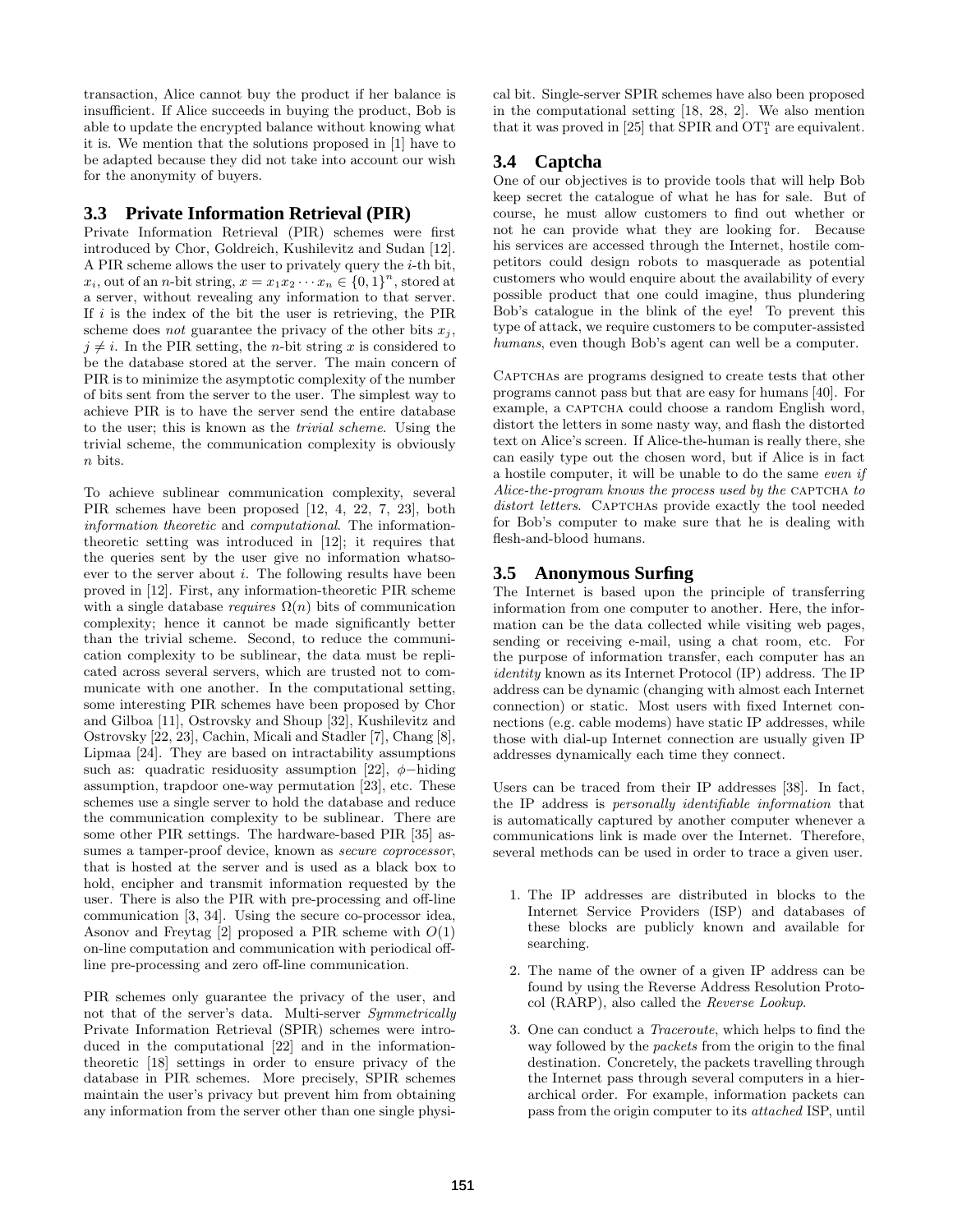it reaches the computer's Backbone Provider. The information packets then transfer to the destination Backbone Provider down to the ISP of the destination computer and finally to the intended recipient. It is possible that the information packets do not reach the backbone provider if the computer of the intended recipient has its ISP situated in the hierarchy between the origin ISP and the final backbone.

- 4. One can review domain registration information, for instance by performing a standard Unix/Linux whois command on the domain name portion of the web site of interest. For example, "whois amazon.com" provides registration information on www.amazon.com.
- 5. It is possible to search for the IP address and/or computer name of a given user on the Internet. New technologies such as Web bugs and Spyware help many web sites to gather information on web users.

We are more concerned by the last point. If the seller (Bob) knows the IP address or computer name of the consumer (Alice), then there is no privacy anymore.

In our context, we want (1) Alice surfing anonymously in Bob's web site and (2) Bob delivering electronically a digital product to Alice without needing to know information on Alice's identity (real IP address, name, etc.). We note that condition (1) implies condition (2): if Alice surfs anonymously, then any digital product must be delivered anonymously as well.

So, how should one surf anonymously? It is clear from the above that privacy preserving requires users to hide the IP addresses of their computers while on the Internet. A simple "solution" consists in the use of Internet cafés, but this is obviously not always convenient. The standard use of proxies offers some level of security. If a proxy sits between the users and the Internet, then all users appear to come from the same computer. Therefore, users cannot be traced further than the proxy unless additional information is known. An example of additional information can be the name of the big city near the user, usually included in the ISP's computer names. Also, the registration information given by the user to his ISP for identification cannot be assumed to be in a safe place. Generally, the law prohibits that registration information be given (or sold!) to third parties, but there is no realistic way to enforce this. Moreover, if the user identification by IP address is ambiguous (i.e. if it is difficult to trace users beyond the proxy), the use of Internet Cookies, Spywares, etc. opens a way for web sites to give a unique identity to a user.

To address these privacy concerns, trusted identity proxies such as Guardster.com [19] were developed starting in 2002. These proxies offer the possibility of surfing on the Internet without giving away personal information to other web sites. This is done by rewriting the user's request via the browser and cleaning the resulting pages that are returned to the user. See Figure 1 (inspired by [19, About Us]). The trusted identity proxies help anonymous surfing by blocking cookies and annoying ads, stopping javascript, and hiding the user's identity and IP address. However, this solution assumes



(1) Alice's request is encrypted (with the TP's public key and eventually Bob's public key) and sent to the TP

(2) The TP modifies Alice's request by hiding Alice's IP address (3) Bob's web site returns the page(s) corresponding to the request

sent at step (2)

(4) The TP forwards to Alice the page(s) received at step (3)

#### Figure 1: Hiding the IP address

that the identity proxy is indeed trustworthy, and the user's privacy depends crucially on this assumption.

In a seminal 1981 paper, Chaum [9] proposed the technique of mix-nets, based on then-emerging Public Key Cryptography (see Section 3.6), to implement "untraceable electronic mail, return addresses and digital pseudonyms". According to this proposal, an electronic mail system can hide the identity of email senders (as well as the content of the communication), yet provide the receiver with the possibility of sending back his response to the right person through an untraceable return address. This approach remains computationally secure even if the underlying telecommunication system is insecure. The advantage of Chaum's technique is that it does not require a common Trusted Authority. In fact, each participant has to be considered as an Authority, so that Chaum's solution can be compromised only by subversion or conspiracy of a significant subset of the users. The price to pay for this increased security is that Chaum's approach is less efficient than trusted identity proxies. Also, it remains to be upgraded from its original purpose of email exchange to the more challenging goal of web browsing. (Chaum's paper predates the World Wide Web by one decade!)

We use various forms of anonymous surfing throughout our protocols to protect Alice's identity and to allow her to download digital goods she may decide to buy. It is up to Alice to decide which approach she prefers to use—Internet café, trusted identity proxies or mix-nets—depending on her personal trade-offs between security, efficiency and convenience. (Of course, trusted identity proxies could be used to perform all four steps of our Blind Customer Buying Behaviour model, with no needs for our protocols, but this would require more trust in the proxies than we are willing to grant them, and it would burden them with tasks that they were not set up to accomplish.)

# **3.6 Public Key Cryptosystems (PKC)**

Public Key Cryptosystems (PKCs) were introduced independently by Merkle [27] and by Diffie and Hellman [15]. Formally, a PKC consists of three efficient algorithms: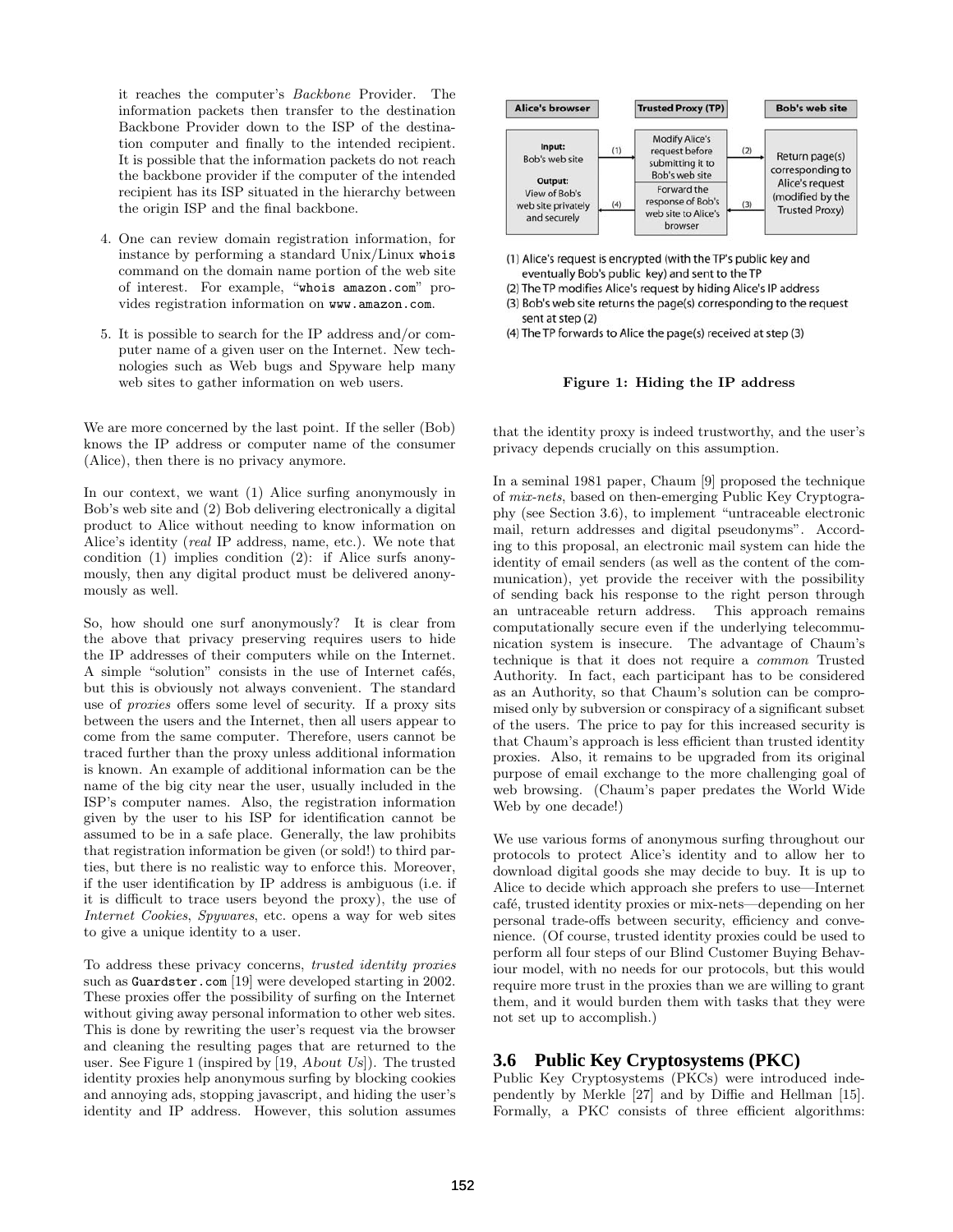a Key-Generation Algorithm that generates pairs of Secret Key (SK) and Public Key (PK); an Encryption Algorithm that computes the ciphertext for a message, given the public key; and a Decryption Algorithm that computes the cleartext message back from the ciphertext, given the secret key. PKCs can be probabilistic, in which case a randomization set R is involved. In addition to the cleartext and public key, the encryption algorithm takes a randomly chosen element of R in order to produce the ciphertext. The decryption algorithm, on the other hand, needs only the ciphertext and the secret key in order to recompute the cleartext. One advantage of probabilistic PKCs is that they prevent a *guessing attack* by which one could verify if a given cleartext is correct by encrypting it with the public key and comparing the resulting ciphertext with the one whose decryption is being seeked.

In e-commerce, the entities that communicate with one another may have no prior relationship between them, so it is important to use PKCs. Often, Alice may wish to buy a product from Bob's online shop even though they have never met before. Alice can just use Bob's public key in order to send him a query. Conversely, Bob sends a response to Alice using her public key. In this context, Bob (resp. Alice) uses his (resp. her) secret key and the decryption algorithm to decipher the query (resp. response). We largely use PKCs to implement the protocols we propose in this paper.

#### **3.7 The Diffie-Hellman Problem (DHP)**

Let  $G = \langle q \rangle$  be a cyclic group for which the Discrete Logarithm Problem (DLP) is hard, which is the problem, given  $a \in G$ , of computing  $x, 0 \leq x < |G|$ , such that  $a = g^x$  in group G. It is well-known that computing  $g^x$  in G requires at most  $2 \lg |G|$  group operations using the square-and-multiply algorithm [36], but it is believed that the DLP—the reverse operation—is hard in well-chosen groups.

The Diffie-Hellman Problem (DHP) on G is the problem of computing  $g^{xy}$  given  $g^x$  and  $g^y$ ; again, all computations are performed in group  $G$ . From a security point of view, the DHP is at most as hard as the DLP and it has been shown that the two problems are equivalent for many groups [26].

#### **3.8 ElGamal's Cryptosystem**

Given a multiplicative group G and an element  $g \in G$ , let us consider  $G'$ , the subgroup of  $G$  generated by  $g$ . Let  $n$ be the order of g in G, and take  $\mathbb{Z}_n$  as the randomization set. The ElGamal Cryptosystem [16] is a probabilistic PKC in which the plaintext space is  $\mathcal{M} = G$  and the ciphertext space is  $C = G' \times G$ .

- Key-Generation Algorithm: choose  $d \in \mathbb{Z}_n$  at random. Set SK = d and compute  $PK = k = g^d$ .
- Encryption Algorithm: For each public key  $k \in G'$ , the encryption function  $E_k : \mathcal{M} \times \mathbb{Z}_n \to \mathcal{C}$  is defined by  $E_k(m, r) = (g^r, m \cdot k^r).$
- Decryption Algorithm: For each public key  $k$ , recall that the corresponding secret key is the integer  $d \in \mathbb{Z}_n$  such that  $k = g^d$ . The decryption function  $D_d: \mathcal{C} \to \mathcal{M}$  is defined by  $D_d(e_1, e_2) = e_2 \cdot (e_1^d)^{-1}$ .

In practice, the group  $G$  must be chosen so that the DLP is hard. It is known that breaking ElGamal's cryptosystem by a ciphertext-only attack is equivalent to solving the DHP. In the BCBB model, we use ElGamal's cryptosystem to encipher the exchanges between Alice and Bob (see Section 4).

# **4. BLIND CUSTOMER BUYING BEHAVIOUR (BCBB) MODEL**

In this section, we present the Blind Customer Buying Behaviour (BCBB) model. The BCBB model requires four protocols operating on the six stages of the standard CBB model: the BliS protocol (stages 1 to 3 of CBB), the BliN protocol (stage 4), the BliP protocol (stage 5) and the BliM protocol (stage 6). In this paper, we concentrate on the BliS protocol in Section 4.2, and we give sketchy solutions for the BliN, BliP and BliM protocols in Sections 4.3, 4.4 and 4.5. Those three protocols will be the subject of a follow-up paper because we have not yet worked them out in detail. But we must first address the question: What is it that can and should be kept secret?

#### **4.1 Some things are more secret than others**

From Alice's point of view, the situation is clear: She wants to keep secret her identity, what she is shopping for, and what she finally decides to buy. All these things are possible if she is shopping for a digital product, which can be downloaded and upgraded through anonymous channels. In case of physical products, the situation is more complicated, requiring anonymous distribution centres.

Ideally, Bob would like to keep his entire catalogue secret for fear of hostile competition. He does not want other merchants to know what he has to sell and at what price. But keeping the catalogue completely secret makes no sense whatsoever! How could you buy from a shop that refuses to tell you whether or not what you are looking for is for sale? For this reason, we distinguish between items that Bob would prefer to hide, but that he is nevertheless willing to reveal at a slow rate (and only to humans), and those that are highly sensitive. For the purpose of this paper, we shall consider that the only highly sensitive item is the price, but this notion can be generalized easily. For example, a negotiation strategy would also be highly sensitive. We shall refer to the less sensitive information as the Data Semi-Privacy (DSP) subset of the catalogue, whereas the highly sensitive information shall be termed its Data Full-Privacy (DFP) subset.

#### **4.2 The Blind Search (BliS) Protocol**

We are now ready to present our Blind Search protocol in detail. This protocol requires Alice to surf anonymously in Bob's web site. If unwilling to trust identity proxies, Alice and Bob could make use of a system inspired by Chaum's [9], so that every request sent by Alice is considered as untraceable electronic mail and Bob answers (web pages, delivery, etc.) via Alice's untraceable return address.

BliS protocol overview: We suppose that Bob has t different products to sell, each of them having characteristics chosen among m possibilities. The set  $C = \{C_1, \ldots, C_m\}$ of characteristics is publicly known. Bob's database can be represented as a table  $T$  of  $t$  lines and  $m + 2$  columns: one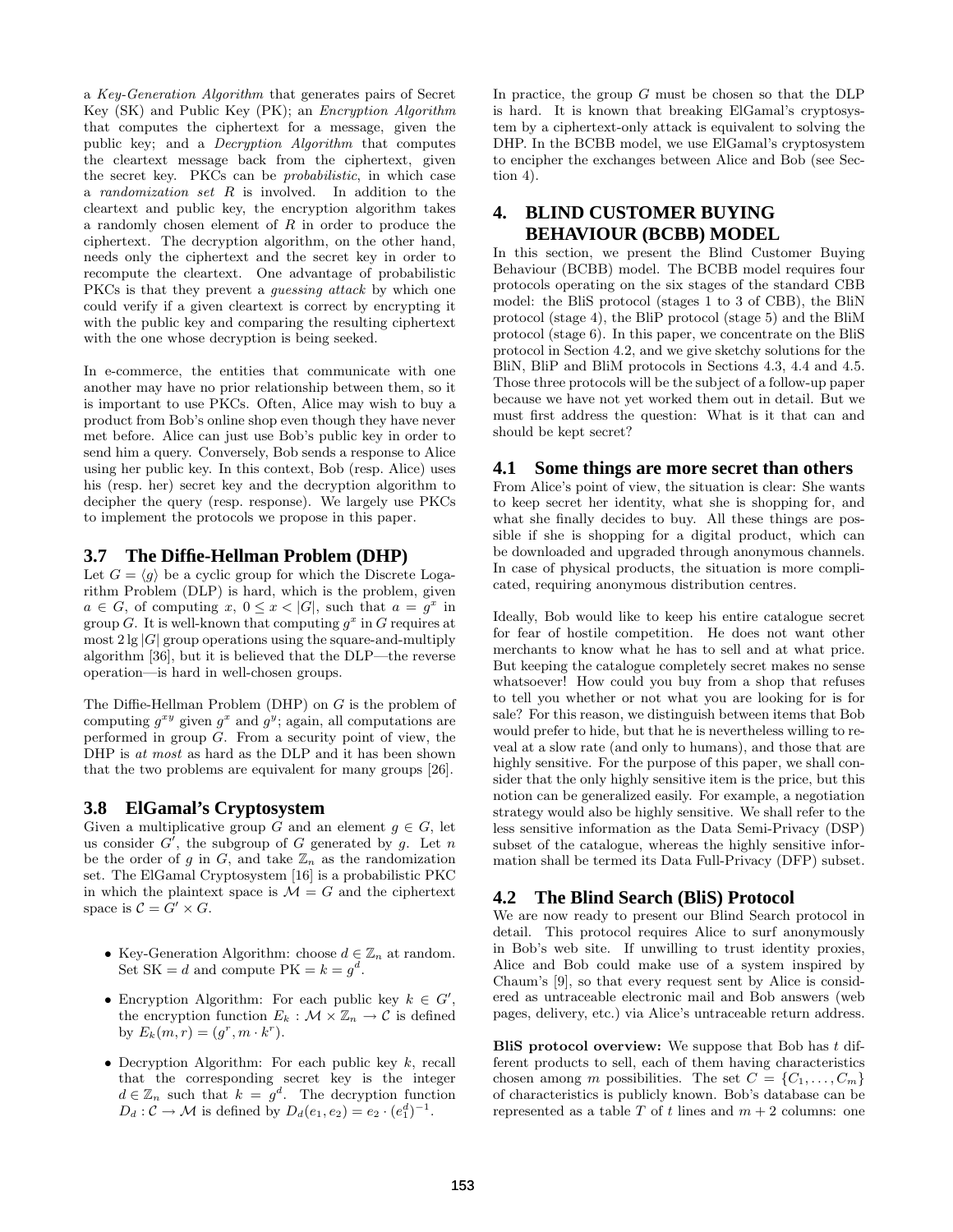column for each of the m possible characteristics, one for the "state" and one for the "price tag". The column state contains an explicit message for each line of  $T$ . This message could be: I have it in stock, I don't sell it any more, This product has been replaced by  $[\ldots]$ , I will be supplied in two weeks, etc. (The message I don't have it is unlikely to appear because it would be more natural in this case not to have the corresponding line in the catalogue at all.)

When Alice wants to check on the availability and price of some item in Bob's catalogue, she decides on which characteristics to query. As explained in the Introduction (under "Problem Statement"), Alice could start with a single characteristic of a general nature, such as asking "Do you sell shirts?", and move on to sending more precise queries as the process goes on. Let  $Q \subseteq \{1, 2, \ldots m\}$  denote the set of characteristics that are of interest to Alice, meaning that she puts  $i \in Q$  whenever she cares about characteristic  $C_i$ . She tells Bob explicitly what the set  $Q$  is.<sup>1</sup> Bob then chooses the corresponding messages stored in the column "state" and makes some operations on these messages. The number of lines concerned by the query based on the set Q can be different from (but at most equal to) that of T. Thus, Bob rearranges the messages contained in column "state" by considering the *most significant* one: we call that the *Message* Replacement Procedure (MRP). For example, if the contents of two lines restricted to the columns in Q are the same, and Bob has two messages, let say  $It's in backorder$ , and I have it, then only one line will be (blindly) presented to Alice with the latter message  $(I \; have \; it)$ . Moreover, if two lines differ only in the price column, then Bob chooses the line with the higher price.

Using the process described below, Alice gets to learn whether or not there is a line in Bob's catalogue that fits her set of characteristics, and if so she gets the corresponding "state". At this point, she may either refine her request by adding more characteristics, update her request by changing some of her current characteristics (such as changing the colour from "red" to "green"), change her request altogether by choosing a new set of characteristics that is neither the same nor a superset of the previous set, decide to leave Bob's shop without buying, or query the price asked by Bob for that item or an earlier one (after seeing something of interest, Alice may wish to continue browsing, but finally decide to buy the earlier item). The last option is qualitatively different from the others because that is the only one that would leak a Data Full-Privacy (DFP) item—see Section 4.1. Therefore, Bob will allow Alice this option only once in a session. But as long as the price has not been queried, Bob will allow Alice to refine, update and change her query. However, CAPTCHAS will be used to prevent robot attacks on the DSP parts of the catalogue. There will be a CAPTCHA each time Alice changes her query and at regular intervals when she updates it. There is no need for a captcha when Alice refines her query since this would be too annoying for a human who takes this normal route to converge on the product she wants to buy.

BliS protocol setting: Let  $D$  be a Universal Set for describing any product. That is,  $\mathcal D$  is a set of all the characteristics that can be used to describe a product such as its name, colour, width, weight, etc. Each characteristic can take one or several values. For example, the characteristic "colour" can have values red, blue, yellow, etc. We propose the creation of a standard and universal codification for the values that a characteristic can take. Thus, Alice can describe the product she needs by using this codification. Now, she applies a standard hash function  $H$  on the values of the characteristics she chose in her set Q. The result of this hash function is called the digest of Alice's request. Bob applies the same hash function on the lines and columns from his catalogue that are selected with respect to  $Q$ . We refer to this indexing procedure based on  $H$  as the Universal Indexation  $(UI)$  procedure; the function  $H$  itself is a Universal Indexation function or UI function. For now, Alice's request can be summarized as "Give me the information corresponding to the digest codification that I have". But of course, she will communicate that request to Bob in a blind way, as explained below. As for Bob, he has effective indices in his table  $T$  of products. But the virtual table  $T'$ he created with respect to Q has new indices and he knows the correspondence between these new indices and the effective indices in T. In other words, the UI creates a virtual intermediary between Alice and Bob.

In what follows, the variables  $t$  and  $m$ , as well as the set of characteristics  $Q = \{q_1, q_2, \ldots, q_{|Q|}\}, |Q| \leq m$ , are the same as defined in the BliS protocol overview. After Bob receives the set  $Q$  and selects the  $t_Q$  lines from his catalogue that correspond to  $Q$ , we note by  $d_{\ell,j}$ , the value contained in line  $\ell$  and column  $q_j$ ,  $1 \leq j \leq |Q|$ , of table T'. For each line  $\ell$  generated from  $Q$ , Bob uses the UI function  $H$  to obtain the digest  $H(d_{\ell,1}, \ldots, d_{\ell,|Q|})$ . If  $v_i$  denotes Alice's choice for characteristic  $C_{q_i}$  (for instance,  $C_{q_i}$  could be "colour" and  $v_i$  could be the universal code for "red"), Alice's query is codified by digest  $H(v_1, \ldots, v_{|Q|})$ .

#### Formal presentation of the BliS protocol:

- 1. Bob picks at random a prime number  $p$ , an integer  $x \in \{1, \ldots, p-1\}$  and a generator g for the group  $\mathbb{Z}_p$ . He computes  $s = g^x$  and sends p, g and s to Alice, but he keeps  $x$  secret. [All computations in this protocol are performed in group  $\mathbb{Z}_p$  (i.e. modulo p). We assume that prices can be represented by elements of  $\mathbb{Z}_p$ .
- 2. Bob picks a random element  $\wp \in \mathbb{Z}_p$ , which he keeps secret for now. A list of the chosen  $\wp$ 's (we may come back to this step several times) is kept by Bob for future use.
- 3. Alice chooses a set Q of characteristics that she wishes to query and announces it to Bob. For each  $q_i \in Q$ , she secretly chooses the codification  $v_i$  corresponding to what she wants for characteristic  $C_{q_i}$ . She applies the UI function H to compute her digest  $u = H(v_1, \ldots, v_{|Q|})$ . She picks at random  $a \in \{1, \ldots, p-1\}$ , computes her blind query  $y = u \cdot g^a$ , and sends it to Bob.
- 4. Using the MRP, Bob forms table  $T'$  that corresponds to Alice's set Q. That table contains  $t_Q \leq t$  lines

 $^{\rm 1}$  This will leak some information to Bob about Alice's needs. For example, if one of the characteristics that Alice puts in Q corresponds to "colour", Bob will infer that Alice is not interested in buying water. But of course Alice can inject pointless characteristics in her set Q, just to mislead Bob.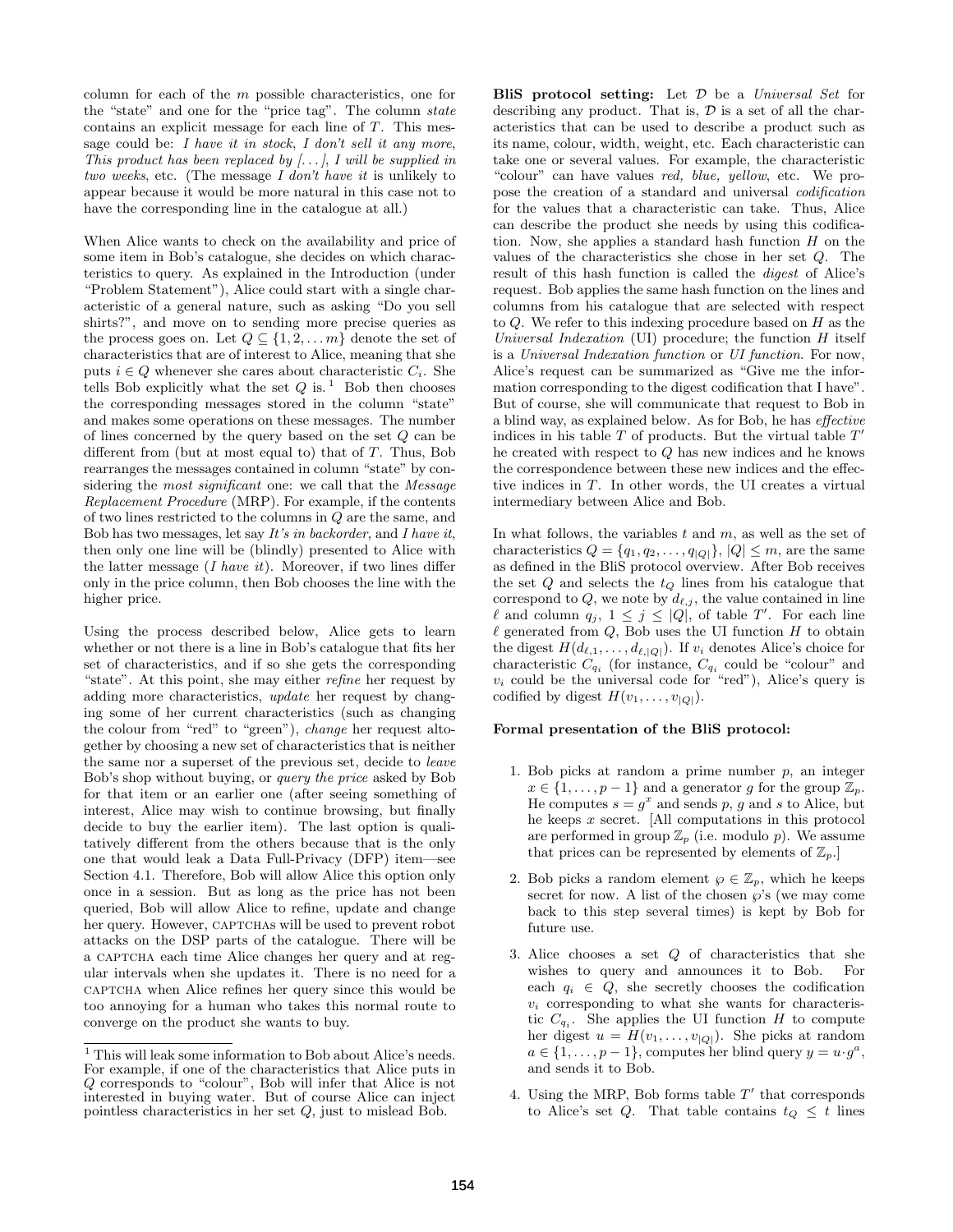among which Alice is looking for a product. Bob applies the UI function  $H$  on each line  $\ell$  of  $T'$  and gets the associated digests  $e_{\ell} = H(d_{\ell,1}, \ldots, d_{\ell,|Q|}),$  $l = 1, \ldots, t_Q$ . For each line  $\ell$ , let  $m_{\ell}$  be the message contained in the column "state" and  $w_{\ell}$  be its price tag (codified as an element of  $\mathbb{Z}_p$ ). Bob encrypts the price as  $z_\ell = \varphi \cdot w_\ell$  and he sends messages  $M_\ell = m_\ell||z_\ell,$  $l = 1, \ldots, t_Q$ , to Alice, but in their blind forms:

$$
E_{\ell} = ((y/e_{\ell})^{x}, g^{b_{\ell}}, M_{\ell} \cdot (y/e_{\ell})^{b_{\ell}})
$$

,

where  $b_{\ell}$  is picked randomly in  $\{1, \ldots, p - 1\}$  for each  $l = 1, \ldots, t_Q$ . He sends  $E_{\ell}, l = 1, \ldots, t_Q$ , to Alice.

5. Alice has received  $t_Q$  triples  $(\alpha_\ell, \beta_\ell, \gamma_\ell)$  from Bob, but at most one of these is relevant to her request: the one corresponding to  $\ell$  such that  $u = e_{\ell}$ , if it exists. To locate it, notice that  $\alpha_{\ell} = (y/e_{\ell})^{x} = (u \cdot g^{a}/e_{\ell})^{x}$ , which is equal to  $g^{ax} = s^a$  if and only if  $u = e_\ell$ . Thus, Alice computes  $s^a$  once and for all, and she screens all the triples received from Bob until and if one comes so that  $\alpha_{\ell} = s^a$ . At this point, Alice computes

$$
\gamma_{\ell} \cdot (\beta_{\ell}^a)^{-1} = M_{\ell} = m_{\ell} || z_{\ell} .
$$

She examines the message  $m_\ell$ , which tells her about the product's availability. At that point, Alice can do one of three things.

- (a) If Alice wishes to continue browsing Bob's catalogue—either because she is dissatisfied with the current offer or because she hopes to find something even better—she readjusts the set Q and goes back to step 2 in the protocol, possibly after Bob subjects her to a CAPTCHA.
- (b) If Alice is satisfied with her browsing, either because she is interested in the current offer or in some offer from an earlier round, she uses Oblivious Transfer to obtain from Bob the value of  $\wp$ that was in use during the round of interest. This allows her to decipher the corresponding price  $w_{\ell} = z_{\ell} \cdot \wp^{-1}$ . At that point, Alice may either tell Bob that she is not interested, decide to buy at that price (thus moving on to the Blind Payment protocol—BliP), or move on to the Blind Negotiation protocol—BliN.
- (c) If Alice decides that she is in the wrong place, she informs Bob that she quits and the entire protocol aborts.

#### **4.3 The Blind Negotiation (BliN) protocol**

We recall that in the negotiation step (CBB model), Alice and Bob use strategies in order to make choices and decisions. Clarke [13] defines the Negotiation as "a process involving dealings among persons, which are intended to result in an agreement, and commitment to a course of action". In our case, the negotiation between Alice and Bob should be about the terms of the transaction that binds them, which are the price and perhaps some other aspects such as the conditions of sale, warranty, etc.

This is all easier said than done when we remember the meaning of blind negotiations! We are asking Bob to negotiate with Alice the price of an item he has for sale, but he must do so without knowing his own starting price, nor even what item is being negotiated. Furthermore, he must never get to learn anything about Alice's offers or the final price they will hopefully agree upon. This may sound like Mission Impossible, and indeed a complete solution goes beyond the scope of this paper.

Simple strategies are based on Yao's Millionaire's Problem [42] or on Boudot's "efficient proofs that a committed number lies in an interval" [5]. Recall that Yao's classic problem takes place between two millionaires who want to know who is richest without either one telling the other how much he or she is worth. Mathematically, Alice and Bob have secret numbers  $x$  and  $y$  in mind, respectively, and they want to determine which is largest while keeping those numbers secret. In a negotiation setting,  $x$  could be Alice's best offer and  $y$  could be Bob's best price. If they can determine whether or not  $x \geq y$ , they will at least know if it is worth spending time negotiating. The difficulty here is that Bob cannot run his share of Yao's protocol because he does not know his own best price! To solve this problem, Bob must have an additional column in his catalogue, which gives his best price for each item. This information belongs to Bob's Data Full-Privacy (DFP) subset—see Section 4.1. When Alice decides to ask for the price at the end of the BliS protocol (Section 4.2), she obtains the Price-in-the-Catalogue  $w_{\ell}$  in the clear, as we have seen, but she also obtains an encrypted version of Bob's best price. This encrypted price allows Bob to play a variation on Yao's Millionaire's Protocol even though neither Alice nor Bob will ever get to know that best price in the clear. Details will be provided in a subsequent paper.

To make blind negotiations even more interesting, Bob could have an encrypted pointer to a sophisticated multi-criteria negotiation strategy in yet another DFP column in his catalogue. Eventual promotions could also enter the negotiation process, such as "Buy three for the price of two", "30 Days FREE trial: Satisfaction or Money Back!", etc. We have not yet worked out the full generality of these ideas, which are left for further research.

#### **4.4 The Blind Payment (BliP) protocol**

The Blind Payment (BliP) protocol is about Alice transferring untraceable money to Bob's account in order to receive the product she is buying. We combine Chaum's idea [10] and the protocol proposed by Aiello, Ishai and Reingold [1] to build the BliP protocol. From [10], we retain that Alice deposits money in Bob's account in an untraceable fashion, using a pseudonym that she will employ later to buy products in Bob's shop. The protocol described in [1] is about the selling of digital products by means of the "Priced Oblivious Transfer". More precisely, after making an initial deposit in Bob's account, Alice can engage in several buying transactions. The protocol of [1] allows Bob to debit Alice's account by the amount of the transaction even though he does not know this amount in the clear; it also allows Bob to make sure that Alice's account does not go negative. Again using ideas from [10], Alice can pump additional money in her account at Bob's whenever that becomes necessary. In this way, she can use that account as long as she wishes to buy products from Bob. Whenever Alice decides to close her account at Bob's, she receives an anonymous electronic cheque from him, which she can deposit under a different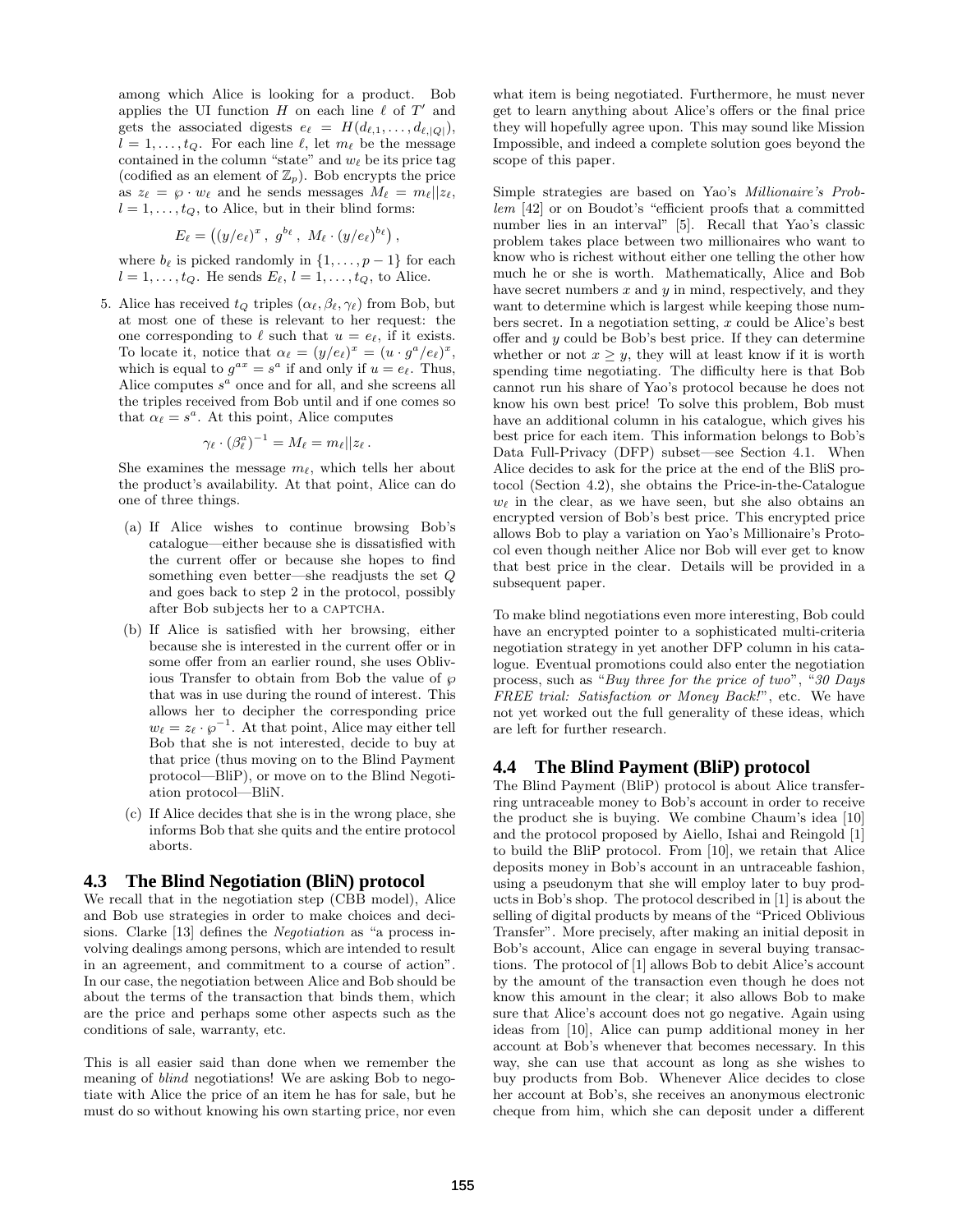pseudonym in her main bank account or, if she prefers, in an account she could have in a different shop.

The BliP protocol is also concerned with product delivery. In the case of a *digital* product, there are several possibilities. If Alice sits in an Internet café, the product is downloaded directly, preferably on Alice's USB key if the café's policy allows it. If Alice trusts an identity proxy, she can use it to recover the product in the comfort of her home or office. Otherwise, Chaum's concept of untraceable return address can be used. In a follow-up paper, we shall propose a mechanism to facilitate the anonymous delivery of physical goods by way of untrusted third parties.

## **4.5 The Blind Maintenance (BliM) protocol**

In the Blind Maintenance (BliM) protocol, we propose a blind update scheme that Alice can use in order to download the last updates or corrective measures available in Bob's database. We suppose that Alice has bought a digital product from Bob. Now, she wants to know if there are some updates available in Bob's after-sale service database. For that, she must have obtained a blind service certificate from Bob during the BliS protocol. That certificate corresponds to yet another DFP column in Bob's catalogue. For maintenance purposes, Bob has to keep the last updates and/or corrective measures for his digital products in a table M. The BliM protocol is similar to BliS, but it uses the certificate to query table  $M$  in order to get the corresponding update(s) or corrective measure(s).

#### **5. CONCLUSIONS AND FUTURE WORK**

In this paper, we have defined the Blind Customer Buying Behaviour (BCBB) model for e-commerce, which protects Alice's and Bob's privacy when they conduct electronic commerce while keeping the spirit of the standard Customer Buying Behaviour (CBB) model introduced in [20]. In particular, we explained in detail how Alice can search for a product in Bob's electronic shop in a way that protects both Alice's privacy and Bob's sensitive information. The other protocols that would be needed to fully implement our BCBB model were only sketched and details are left for further research. Of particular interest is the question of how to design efficient blind negotiation protocols that would allow Bob arbitrarily sophisticated negotiation strategies that he could implement with Alice even though he does not know what it is that he is negotiating.

We also leave for further research a global version of all these protocols, which would allow an unlimited number of privacy-concerned consumers to conduct blind business with equally privacy-concerned electronic shops round the planet. The obvious problem is for consumers to find shops most appropriate to their needs when the shops keep their catalogues secret!

We are aware that not everybody will embrace our wish for privacy. Some people may approve of the constitution of dossiers on their buying habits because that might increase the probability that they receive occasional relevant spams. Similarly, some shops want to advertise their prices loud and clear because they believe they cannot be undersold. In conclusion, we suggested an alternative to the standard CBB model, but the final choice belongs to each individual.

#### **6. REFERENCES**

- [1] B. Aiello, Y. Ishai and O. Reingold, "Priced oblivious transfer: How to sell digital goods", Advances in Cryptology: Proceedings of Eurocrypt 01, pages 119–135, Springer-Verlag, 2001.
- [2] D. Asonov and J.-C. Freytag, "Almost optimal private information retrieval", Technical report HUB-IB-156, Humboldt University, Berlin, 2001.
- [3] F. Bao, R. H. Deng and P. Feng, "An efficient and practical scheme for privacy protection in the e-commerce of digital goods", Proceedings of 13th International Conference on Information Security and Cryptology, pages 162–170, December 2000.
- [4] D. Beaver, J. Feigenbaum, J. Kilian and P. Rogaway, "Locally random reductions: Improvements and applications", Journal of Cryptology  $10(1):17-36$ , 1997.
- [5] F. Boudot, "Efficient proofs that a committed number lies in an interval", Advances in Cryptology: Proceedings of Eurocrypt 00, pages 431–444, Springer-Verlag, 2000.
- [6] G. Brassard, C. Crépeau and J.-M. Robert, "All-or-nothing disclosure of secrets", Advances in Cryptology: Proceedings of Crypto 86, pages 234–238, Springer-Verlag, 1987.
- [7] C. Cachin, S. Micali and M. Stadler, "Computationally private information retrieval with polylogarithmic communication", Advances in Cryptology: Proceedings of Eurocrypt 99, pages 402–414, Springer-Verlag, 1999.
- [8] Y.-C. Chang, "Single database private information retrieval with logarithmic communication", Available at URL: http://eprint.iacr.org/2004/036/, 2004.
- [9] D. Chaum, "Untraceable electronic mail, return addresses, and digital pseudonyms", Communications of the ACM 24(2):84–90, February 1981.
- [10] D. Chaum, "Security without identification: Transaction systems to make Big Brother obsolete", Communications of the ACM  $28(10):1030-1044$ , October 1985.
- [11] B. Chor and N. Gilboa, "Computational private information retrieval", Proceedings of 29th Annual ACM Symposium on the Theory of Computing, pages 304–313, 1997.
- [12] B. Chor, O. Goldreich, E. Kushilevitz and M. Sudan, "Private information retrieval", Proceedings of 36th Annual IEEE Symposium on Foundations of Computer Science, pages 41–51, 1995.
- [13] R. Clarke, Fundamentals of negotiation. URL: www.anu.edu.au/people/Roger.Clarke/SOS/ FundasNeg.html, 1993, accessed 8 September 2004.
- [14] C. Crépeau, "Equivalence between two flavours of oblivious transfers", Advances in Cryptology: Proceedings of Crypto 87, pages 350–354, Springer-Verlag, 1988.